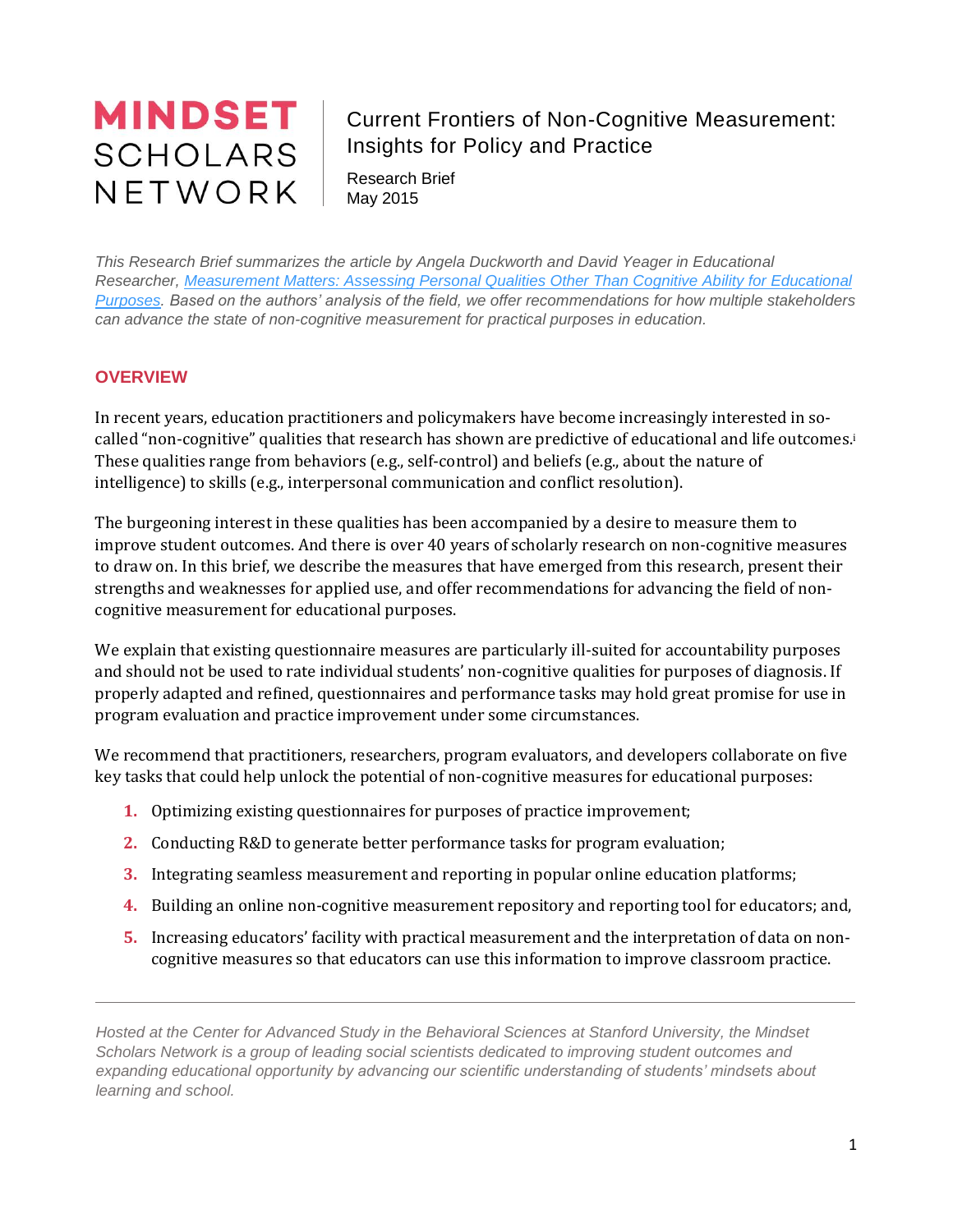## **TYPES OF NON-COGNITIVE MEASURES**

Broadly speaking, there are two categories of measures that researchers have designed to capture students' non-cognitive qualities: questionnaires and performance tasks.

## **Questionnaires**

Researchers rely on two types of questionnaires: (a) **self-report questionnaires completed by students**, and (b) **questionnaires completed by adults—typically teachers—about students**. (See inset for sample questionnaire items.) Questionnaires are popular because they are cheap, quick to administer, produce consistent results, and often predictive of objective outcomes.ii

Nevertheless, questionnaires are susceptible to problems that diminish the degree to which they actually measure what they claim to measure. For example, students in schools in which there are strict behavior norms tend to rate their own self-control more stringently than their peers completing the same questionnaire in schools with relatively lax standards—even when the former group's measured behavior may suggest greater self-control in reality (an issue known as "reference bias").iii Table 1 describes five such potential challenges in using questionnaires.

| <b>Possible Threats to Validity</b>       | <b>Explanation</b>                                                                                                     |
|-------------------------------------------|------------------------------------------------------------------------------------------------------------------------|
| 1. Misinterpretation by                   | Student or teacher may read or interpret the item in a way that differs from the                                       |
| participant                               | researcher's intent                                                                                                    |
| 2. Lack of insight or                     | Student or teacher may not be astute or accurate reporters of behaviors or internal                                    |
| information                               | states (e.g., emotions, motivation) for a variety of reasons                                                           |
| 3. Insensitivity to short-                | Questionnaire scores may not reflect subtle changes in the non-cognitive quality over                                  |
| term changes                              | short periods of time                                                                                                  |
| 4. Reference bias                         | The frame of reference (i.e., implicit standards) used when making judgments may differ<br>across students or teachers |
| 5. Faking and social<br>desirability bias | Students or teachers may provide answers that are desirable but not accurate                                           |

#### **Table 1. Potential Weaknesses of Student Self-Report and Teacher-Report Questionnaires**

Source: Duckworth, A.L., & Yeager, D.S. (2015). Measurement Matters: Assessing Personal Qualities Other Than Cognitive Ability for Educational Purposes. *Education Researcher,* in press*.*

## **Sample Student Self-Report Non-Cognitive Questionnaire Items**

*Growth Mindset:* "You have a certain amount of intelligence and you really can't do much to change it." \*

□ Strongly Agree □ Agree □ Mostly Agree □ Mostly Disagree □ Disagree □ Strongly Disagree

*Grit:* "I have achieved a goal that took years of work."

□ Very much like me □ Mostly like me □ Somewhat like me □ Not much like me □ Not like me at all

Note: \* The extent to which students disagree with fixed mindset statements like this is how researchers measure growth mindset beliefs.

Source: Blackwell, L.S., Trzesniewski, K.H. & Dweck, C.S. (2007). Implicit Theories of Intelligence Predict Achievement Across an Adolescent Transition: A Longitudinal Study and an Intervention. *Child Development, 78*(1), 246-263. Duckworth, A.L., Peterson, C., Matthews, M.D., & Kelly, D.R. (2007). Grit: Perseverance and passion for long-term goals. *Journal of Personality and Social Psychology, 92*(6)*,* 1087-1101.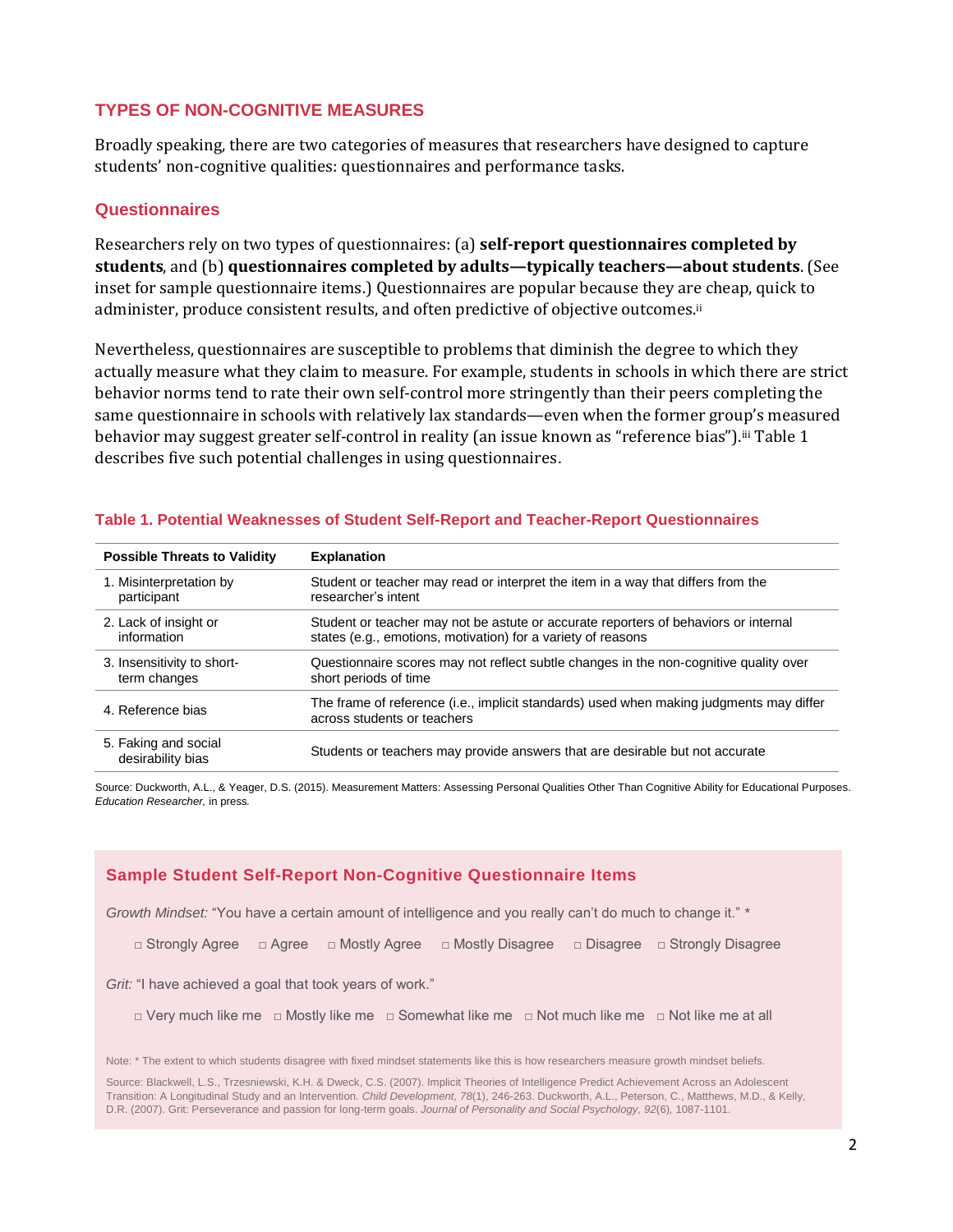## **Performance Tasks**

An alternative to questionnaires is what researchers call "performance tasks". These tasks are **situations that have been carefully constructed to allow researchers to observe meaningful differences in certain behaviors**. (See inset for an example of a performance task.)

A primary advantage of performance tasks is that they are not beholden to the subjective judgments and reports of students or teachers. In this way, they avoid the reference bias, social desirability bias, acquiescence bias (a tendency to agree with statements), and faking that plague questionnaires. Additionally, since they assess a behavior at a particular point in time, they can be more sensitive to subtle changes in behavior that may not be picked up on a questionnaire.

Performance tasks, however, have their own set of drawbacks (see Table 2). Objective tasks still require researchers to make subjective inferences about the internal motivations, feelings, and thoughts of the

### **Sample Non-Cognitive Performance Task**

The most famous example of a performance task in psychology is Dr. Walter Mischel's "Marshmallow Test", which assesses delayed gratification. In this task, preschoolers are presented with a smaller pile of treats and a larger pile of treats. The children are then told that they can have the smaller pile now, or they can receive the larger pile if they wait for the experimenter to come back in the room. The amount of time children can wait has been found to predict later life outcomes.

Source: Mischel, W. (2014). *The Marshmallow Test: Mastering selfcontrol.* New York, NY: Little, Brown.

participant. (For example, when a child plays with his toys when instructed to do so, is he demonstrating autonomous self-control or compliance with adult authority?) The validity of performance tasks is also threatened by repeated exposure to the same task; while this can be addressed through a battery of performance measures, this solution can be costly in terms of time and expense.iv Moreover, such tasks are dependent on ensuring carefully controlled conditions, which can be challenging and costly, and difficult to achieve since situational factors that affect task performance can vary systematically across groups.

| <b>Possible Threats to Validity</b>     | <b>Explanation</b>                                                                                                                                                            |
|-----------------------------------------|-------------------------------------------------------------------------------------------------------------------------------------------------------------------------------|
| 1. Misinterpretation by<br>researcher   | Researchers may make inaccurate assumptions about underlying reasons for student<br>behavior                                                                                  |
| 2. Insensitivity to typical<br>behavior | Tasks which optimize motivation to perform well (i.e., elicit maximal performance) may not<br>reflect behavior in everyday situations                                         |
| 3. Task impurity                        | Task performance may be influenced by irrelevant competencies (e.g., hand-eye<br>coordination)                                                                                |
| 4. Artificial situations                | Performance tasks may foist students into situations (e.g., doing academic work with<br>distracting videogames in view) that they might proactively avoid in real life        |
| 5. Practice effects                     | Scores on sequential administrations may be less accurate (e.g., because of increased<br>familiarity with the task or boredom)                                                |
| 6. Extraneous situational<br>influences | Task performance may be influenced by aspects of the environment in which the task is<br>performed or by the physiological state (e.g., time of day, classroom noise, hunger) |
| 7. Random error                         | Scores may be influenced by purely random error (e.g., respondent randomly making<br>choices on the task)                                                                     |

#### **Table 2. Important Limitations of Performance Tasks**

Source: Duckworth, A.L., & Yeager, D.S. (2015). Measurement Matters: Assessing Personal Qualities Other Than Cognitive Ability for Educational Purposes. *Education Researcher,* in press.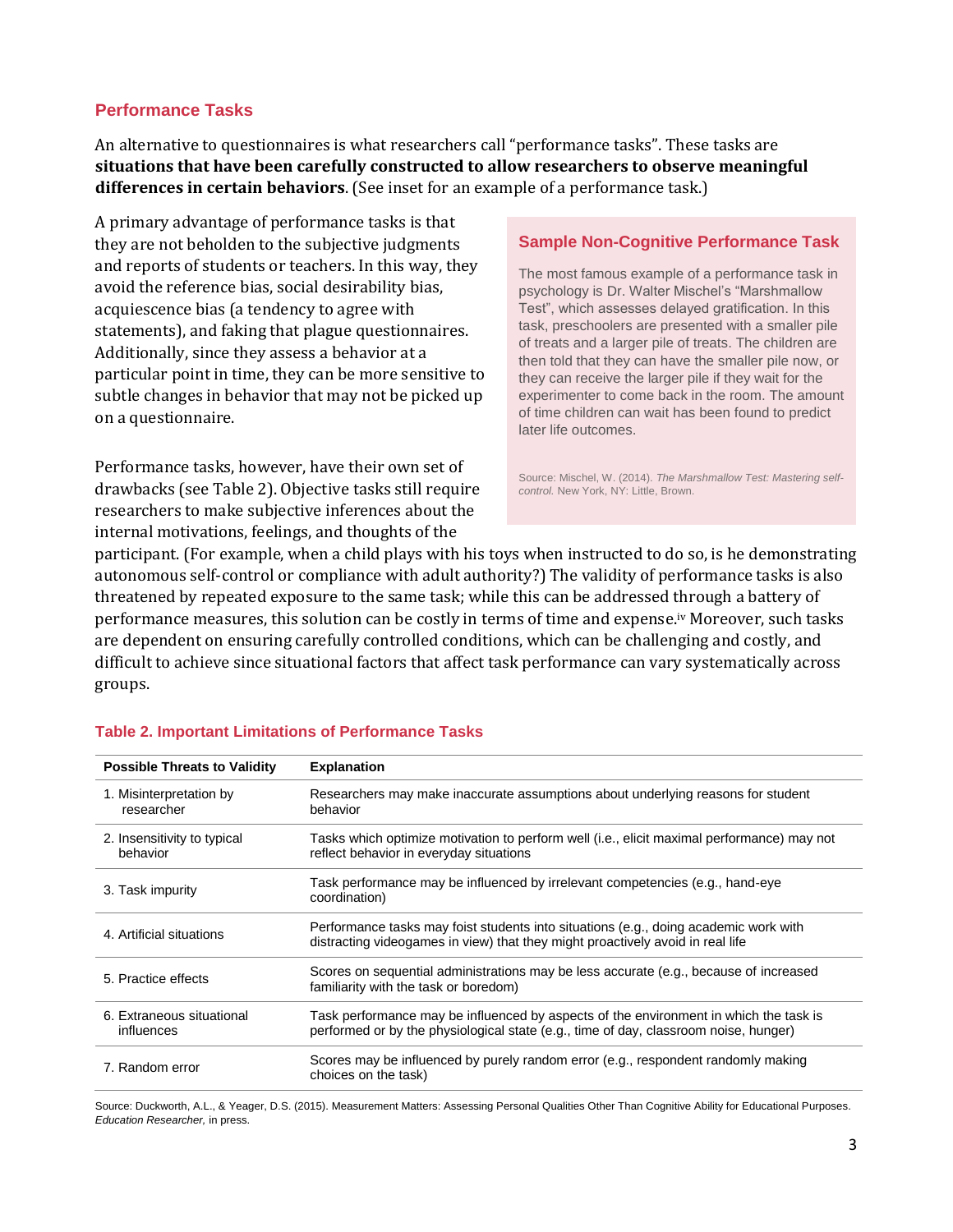## **ISSUES TO BEAR IN MIND WHEN CONSIDERING NON-COGNITIVE MEASURES FOR SPECIFIC EDUCATIONAL PURPOSES**

The validity of a measure is not inherent to the measure itself, but rather is a characteristic of a measure with regard to a particular use.<sup>v</sup> When considering the use of a measure, one must assess both the **properties of the measure** *and* **its intended application**.

It is important to remember that most non-cognitive measures were designed and validated for academic research. Measures designed for research have unique attributes: they need only be used once or twice with an individual student, and the results are aggregated across hundreds or even thousands of students to understand the relationship between a non-cognitive quality and longer-term outcomes. The nature of measurement for educational purposes is in many cases quite different. For this reason, any application of these measures outside of research warrants careful consideration and caution.

There are four primary applications for which there is demand for measures of non-cognitive qualities: (a) program evaluation; (b) accountability; (c) individual diagnosis; and (d) practice improvement. Below we describe which measures are best suited—and ill-advised—for these various educational purposes.

# **A. Program Evaluation**

Evaluations document how a program is being implemented and whether it is having its intended effect, and are thus essential resources for both practice and policy. As illustrated in the reference bias example above, student self-report measures may be particularly problematic for examining *within-person program effects* (i.e., assessing a change between a pre- and post-test) or *between-program differences* (i.e., average differences between schools or programs).vi While teacher-report questionnaire measures may be valid for program evaluation that is restricted to *within a single school*, using them for *betweenschool* program evaluations (a far more common practice) can be problematic due to variation in frames of reference across schools, which can give rise to bias.

Performance tasks may be a viable alternative to questionnaires for program evaluations. They measure objective, quantifiable behaviors and are not subject to reference bias over time or across school sites. As noted above, however, current performance tasks are not without their own limitations. We believe a medium-term solution could be to create a suite of performance tasks that are both brief and scalable, as well as age-specific, and that could be easily administered in a group setting. This would almost certainly entail a set of online tasks accompanied by easy-to-follow administration protocols. **If practice effects could be reduced, a suite of performance tasks could be invaluable to program evaluation.**

## **B. Accountability**

In contemporary K-12 education policy, the most utilized tool for encouraging desired behaviors and outcomes is the application of standardized measures in an accountability system. While existing accountability systems feature cognitive measures, there is growing interest in including non-cognitive measures, as well. The inherent limitations of questionnaires measuring non-cognitive qualities suggest they are particularly ill-advised for this use—regardless of whether the stakes are high (i.e., bearing the threat of consequences) or low (i.e., lower performers are required to learn from higher performers).

A primary concern with both questionnaire measures and performance tasks for accountability is the possibility of faking or inappropriately manipulating data. Another concern regarding questionnaires is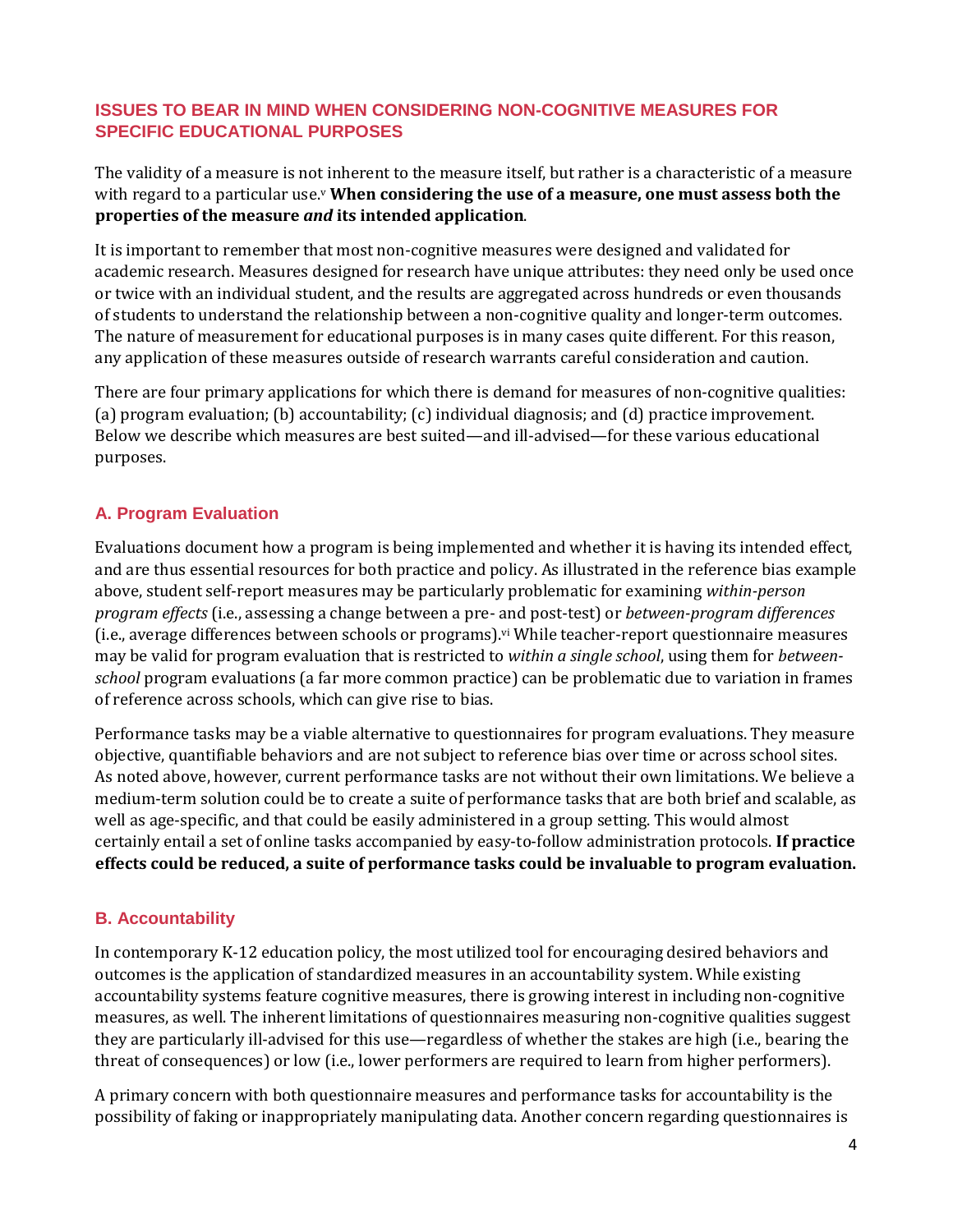the problem of reference bias, whereby students and educators who share more stringent expectations for behavior, for example, provide harsher ratings on questionnaires. This poses a serious challenge, particularly for accountability judgments between schools. Additionally, similar to value-added methods, aggregated student self-report data may only be useful for detecting schools at the very top and bottom of the distribution, but may be unable to distinguish between schools who are closer to average. One exception may be the use of such measures for within-school comparisons, which could help schools identify "positive outlier" teachers who could serve as coaches to their peers. This, too, is similar to value-added measures using state test scores, which are more effective at distinguishing between teachers in the same school than between teachers in different schools.<sup>vii</sup>

**Overall, we strongly caution that existing non-cognitive measures not be used for accountability purposes, regardless of how "low" or "high" the stakes, until improved measures are developed.** 

## **C. Individual Diagnosis**

Schools often wish to assess individual students' cognitive capabilities for purposes of remediation or tracking. More recently, this has expanded to include an interest in rating individual students' noncognitive qualities for such purposes. In this case, there are two major concerns with existing noncognitive measures. The first regards reliability; it is unlikely that existing questionnaires would yield consistent ratings of students' non-cognitive qualities for a given individual. Not even clinical depression scales can diagnose individuals using comprehensive questionnaires.<sup>viii</sup> A second issue involves how the assessment context can change students' performance on non-cognitive measures. For example, being worried about confirming negative stereotypes about their group (i.e., "stereotype threat") can make it hard for individuals to focus on the task at hand, or trust that they will be treated fairly. ix Assessments made under conditions that trigger stereotype threat could thus make certain groups appear to have lower levels of non-cognitive qualities than is true in reality.

**In sum, we do not recommend that existing student self-report or teacher-report measures be used for individual diagnostic purposes. Moreover, even if more sophisticated protocols were developed, it would be critical that potential situational and group-specific biases be considered.**

# **D. Practice Improvement**

Professional educators are deeply concerned with continuous improvement of practice. "Practical measurement" plays an essential role in such efforts.<sup>x</sup> To be effective, practical measures must be able to be woven into daily instruction, sensitive to short-term changes, and quickly reported and readily analyzed by educators. Current questionnaires meet few of these requirements: they can be lengthy and are rarely customized for different settings. Moreover, they are not designed to be sensitive to shortterm changes. That said, our experience suggests this may be a solvable R&D problem.

Performance tasks may be particularly useful for practice improvement because they can capture within-person changes over a short period of time. To the extent that they could be delivered online and modified to reduce systematic and random error, a next generation of performance tasks could provide timely feedback to teachers and inform their improvement efforts.

**In sum, while existing non-cognitive measures have limitations for practice improvement, they also have great promise. R&D efforts along these lines could yield substantial returns.**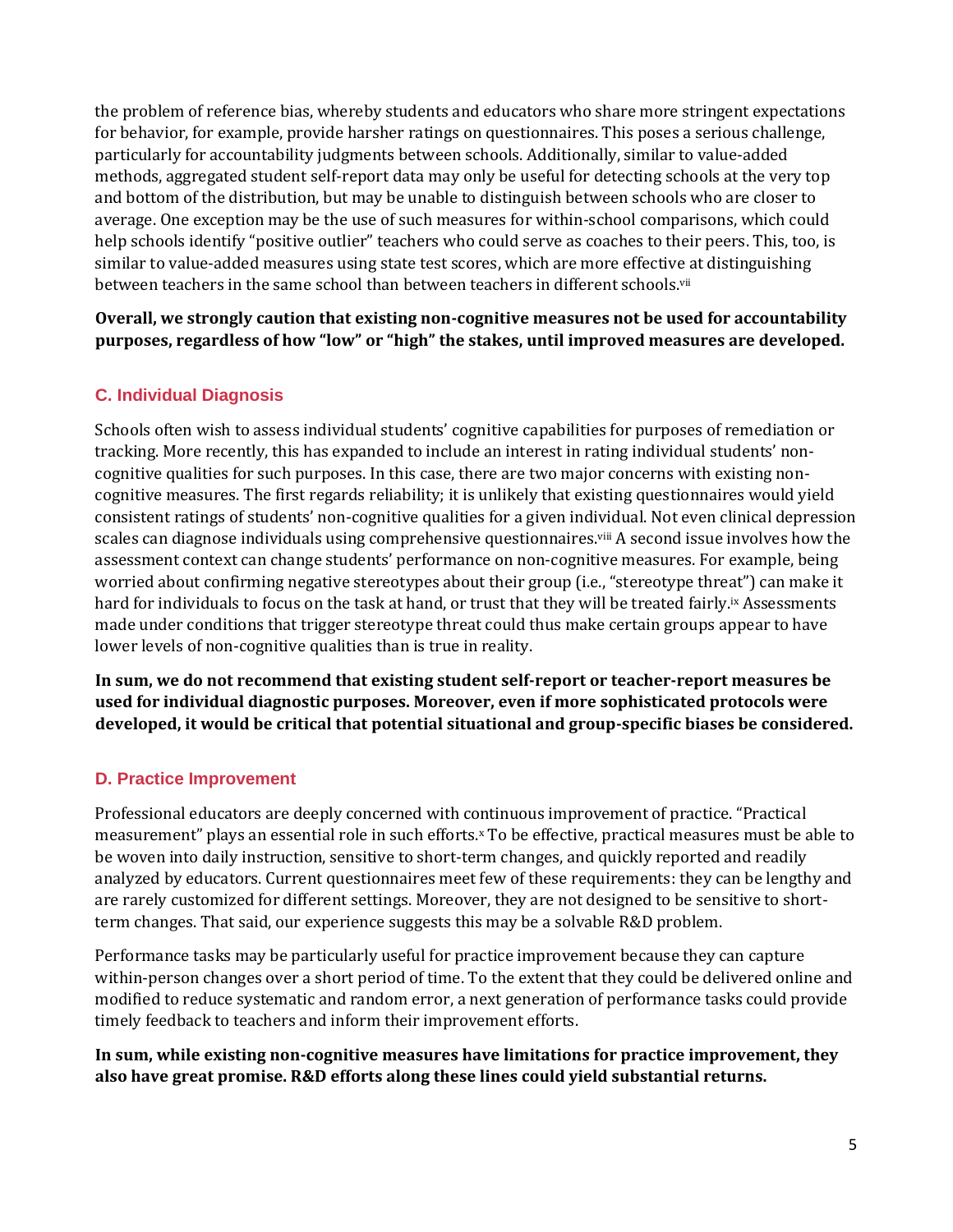## **SUMMARY AND GENERAL RECOMMENDATIONS**

As with any measure, the instruments developed by researchers to quantify non-cognitive qualities have both limitations and advantages. These attributes are important to bear in mind when considering such measures for settings and purposes for which they were not designed. **Research suggests limitations of current non-cognitive measures often undermine their validity for educational purposes:**

- Current questionnaires used for between-school and within-school comparisons, or over-time comparisons, may produce the *opposite* finding of the truth, and are ill-advised for accountability
- Existing questionnaire measures and performance tasks are insufficiently reliable to use for individual diagnostic purposes, and may produce erroneous results for certain groups
- Questionnaires and performance tasks may be useful for program evaluation and practice improvement, provided certain challenges with existing measures are resolved through R&D

**We recommend that practitioners, researchers, program evaluators, and developers work collaboratively on five key tasks that could help unlock the potential of non-cognitive measures for practice improvement and program evaluation**:

- **1. Optimize questionnaires for practice improvement purposes.** Researchers could work with instructional experts to modify existing questionnaires to make them shorter; customizable for different settings, disciplines, and age groups; and deliverable during the course of instruction.
- **2. Conduct R&D to generate better performance tasks for program evaluation.** Experts in program evaluation and measurement could work together to create new performance tasks that meet the practical needs of evaluators and are validated for use in estimating within-person effects and average differences between programs or schools.
- **3. Integrate seamless measurement and reporting in popular online education platforms.** Researchers and online educational providers might collaborate on (a) new measures based on data that can be easily collected while students are engaged in online learning activities (e.g., analysis of failure patterns) and (b) reporting mechanisms that rapidly share results aggregated at the classroom-level with educators. Ethical oversight for these practices would be crucial.
- **4. Build an online practical measurement repository and reporting tool.** Consider developing an online data collection and reporting platform that features questionnaires and performance tasks on an array of non-cognitive qualities, which educators could use to improve practice.
- **5. Increase educators' facility with practical measurement and the interpretation of data on non-cognitive measures.** Consider adding pre-service training and professional development for educators on practical measurement, what non-cognitive measures validated for practice can (and can't) tell them, and how they can integrate them in continuous improvement efforts in their classrooms. This could be an important complement to efforts currently underway to identify instructional practices that foster non-cognitive qualities.

There is great power in measurement. Without measurement, it is impossible to know whether the changes we make are moving us in the right direction. Along with this power, comes the potential for misuse. We believe the field of non-cognitive measurement is no exception. We urge practitioners, policymakers, and funders to bear in mind the particular limitations and advantages of the existing noncognitive measures that have been developed for research purposes, and to invest in the R&D and training necessary to yield measures and measurement practices that could empower those seeking to cultivate these important qualities in students.